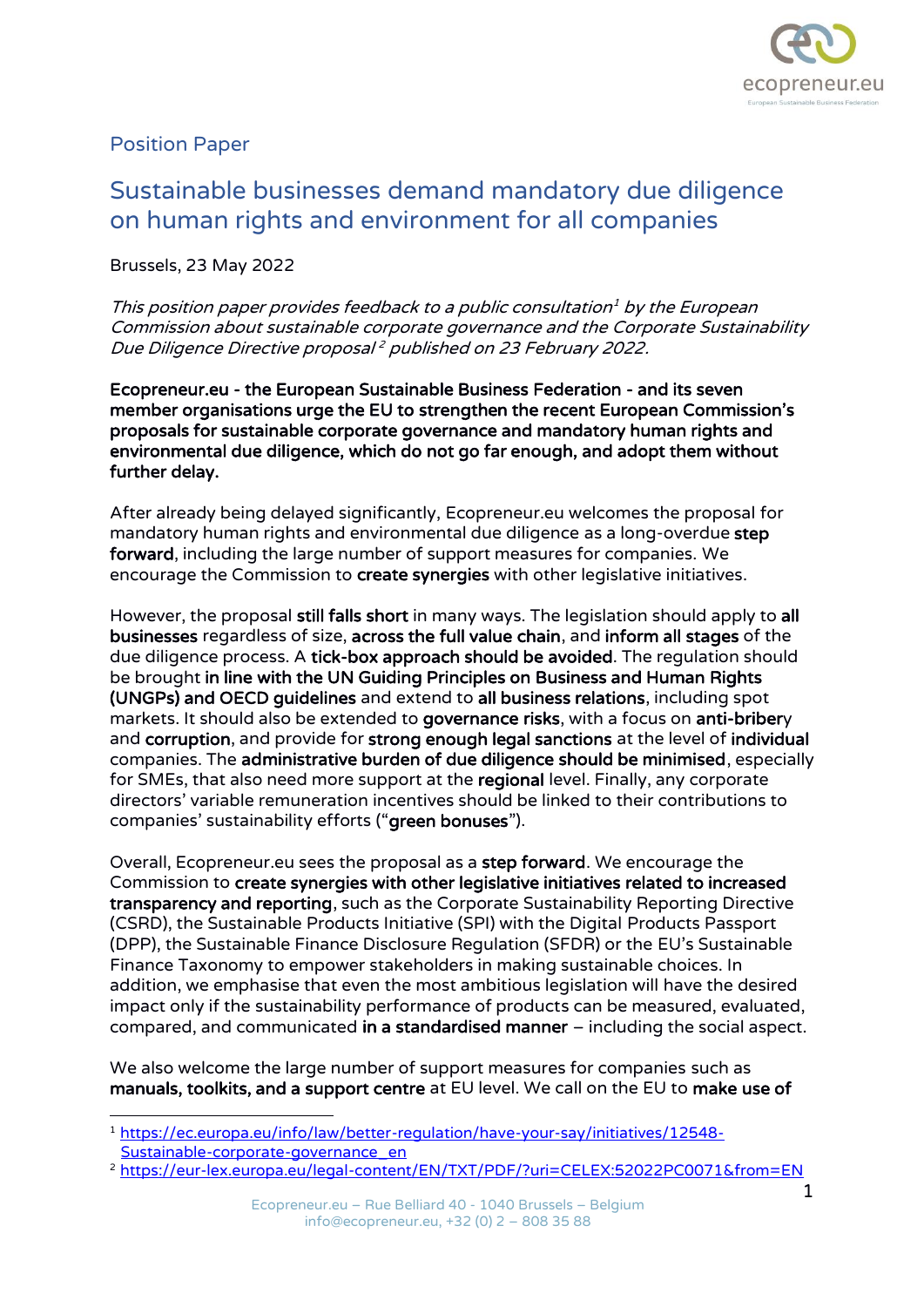

implementers at the national and regional level, such as our Dutch member MVO Nederland, with hand-on experience in effectively supporting companies with the transition to a sustainable economy. In this respect, we urge the EU and Member States to fund the establishment and strengthening of circularity and digital hubs in all EU regions.

Ecopreneur.eu wants a level playing field for sustainable frontrunners – including SMEs that are already way ahead of the current proposal. By consequence, all companies should be subject to the due diligence obligations, regardless of size, including SMEs – as in the OECD guidelines. We do, however, want to take proportionality into account: the means through which a company meets the standard will vary according to its size and the severity of its impacts, among other factors. The administrative burden of due diligence should be minimised, especially for SMEs, which also deserve active government support, to increase their positive impact and influence.

Ecopreneur.eu wants the Directive to be brought in line with the UN Guiding Principles on Business and Human Rights (UNGPs) and OECD guidelines as much as possible. In our opinion, the current EU proposal would undermine the OECD guidelines:

Firstly, because the emphasis on established business relationships means that companies that build good, long-term relationships with suppliers will be scrutinised even more, while this is precisely an element of doing sustainable business. It would also let companies that purchase from a spot market<sup>3</sup> disrespect their due diligence obligations - despite these markets being ideal for non-transparent, unsustainable, unfair and non-circular business transactions. To avoid these perverse incentives, the Directive should extend to all business relations, including spot markets.

Secondly, the emphasis on contractual business relations should be lifted because they can be used by multinationals to shift responsibility for due diligence onto suppliers and SMEs. Due diligence should in fact be a collaboration between all partners in a value chain.

Third, due diligence also should extend from human rights and environmental risks to governance risks, with a focus on anti-bribery and corruption. It should be conducted on the entire value chain, including both direct and indirect business relationships, both upstream (e.g., with producers of raw material inputs such as minerals, water, or cotton) and downstream (e.g., with users of products such as cameras and algorithms).

Fourth, to level and harmonise the playing field in practice, credible accountability mechanisms are needed. Without an adequate "stick" – encompassing administrative penalties, effective sanctions and provisions for civil liability –, laggards will not be sufficiently encouraged to carry out HREDD to a high standard. In addition, those that are harmed need access to remedy. Ecopreneur.eu therefore calls on the EU and its Member States governments to implement a wide range of enforcement instruments, with criminal law as last resort. In addition, due diligence requirements need to be enforced at the level of individual companies and include companies participating in sectoral collaboration. Ecopreneur.eu is not in favour of a light regime: while sectoral

 $3$  a market for commodities in which they are sold and given to the buyer immediately